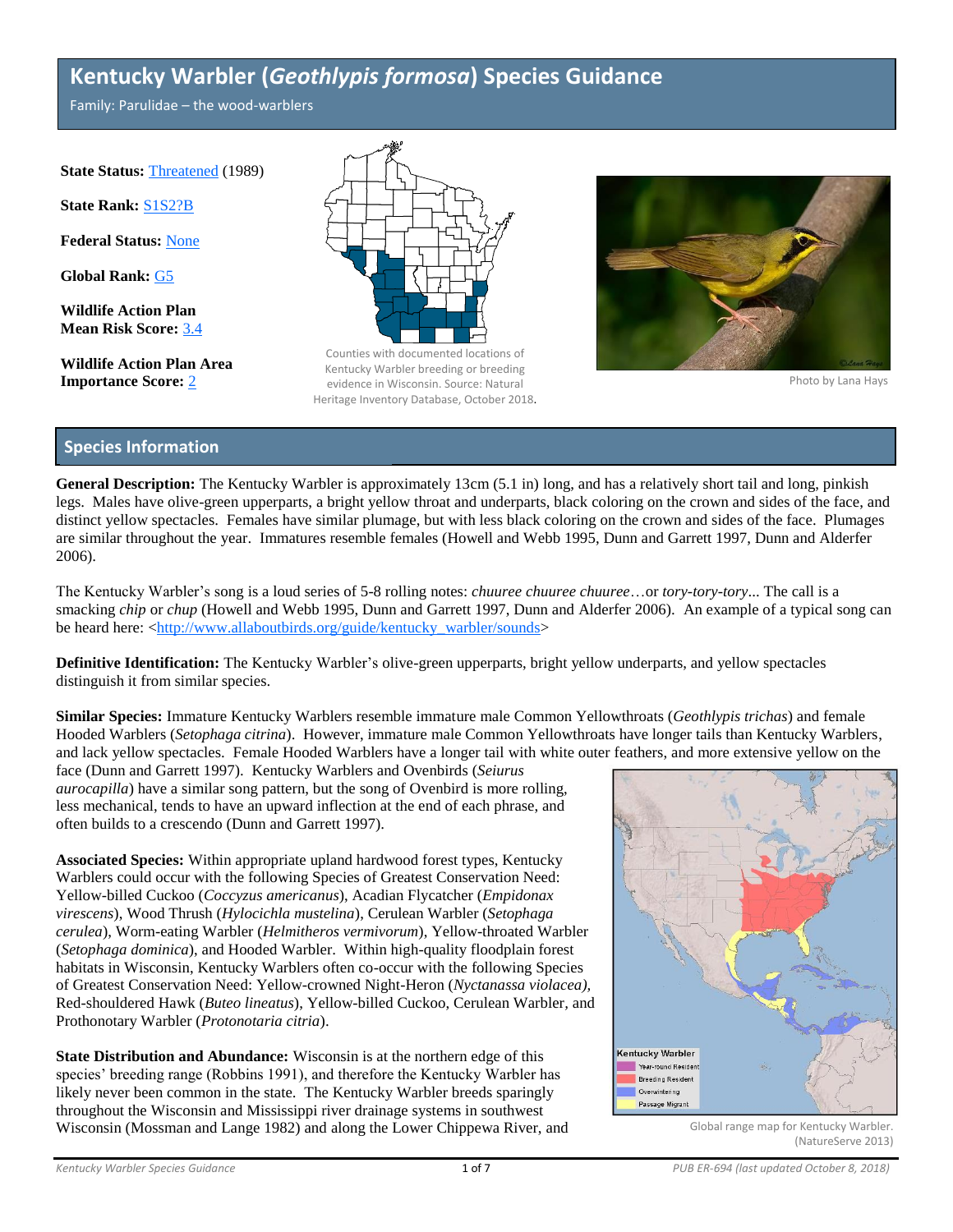breeding is confirmed in Grant, Sauk, Vernon, and La Crosse counties (Cutright 2006). Highest concentrations of this species occur in the Wyalusing State Park vicinity, Lower Chippewa River, and Baraboo Hills (Robbins 1991, Cutright 2006, Steele 2010). Breedingseason records are rare elsewhere and come mostly from the Driftless Area and Southern Kettle Moraine (Cutright 2006). Distribution information for the Kentucky Warbler may not reflect its full extent in Wisconsin, because many areas of the state have not been thoroughly surveyed.

**Global Distribution and Abundance:** The Kentucky Warbler's summer range extends eastward from southeast Iowa, southeast Nebraska, eastern Kansas, eastern Oklahoma, and eastern Texas; south to southern Louisiana, southern Mississippi, southern Alabama, the panhandle of Florida, and southern Georgia; north to north-central New York, central Pennsylvania, northern Ohio, central Indiana, north-central Illinois, and southwest Wisconsin (McDonald 1998). Highest densities occur in southern Ohio, western West Virginia, eastern Kentucky, southeastern Missouri, and western Arkansas (Sauer et al. 2008).

The Kentucky Warbler's winter range extends primarily from Mexico south through Central America to northern portions of Colombia and Venezuela. Kentucky Warblers also winter in Bermuda and throughout the Caribbean (Dunn and Garrett 1997, McDonald 1998).

**Diet:** Kentucky Warblers are primarily insectivorous and prefer adult and larval forms of insects and small spiders (McDonald 1998).

**Reproductive Cycle:** Kentucky Warblers arrive in Wisconsin from early to late May (Robbins 1991). Nest-building begins in late May and nestlings are present from mid-June to late July (Robbins 1991, Cutright 2006). This species departs Wisconsin from mid-August to mid-September (Robbins 1991).



**Ecology:** The Kentucky Warbler is more often heard than seen. This secretive species prefers the shrubby understory of mature deciduous forests (McDonald 1998), and forages for insects by probing in leaf litter and gleaning from leaves and low twigs of shrubs and trees (Dunn and Garrett 1997, McDonald 1998). Nests are well concealed and built on the ground or slightly off the ground at the base of a small shrub. Important nesting substrates are not well documented in Wisconsin. Steele (2010) described the understory of a Wisconsin site inhabited by Kentucky Warblers as partly flooded with thick saplings of black walnut (*Juglans nigra*), prickly-ash (*Zanthoxylum americanum*), and green ash (*Fraxinus pennsylvanica*), and a lush ground layer of wood-nettle (*Laportea canadensis*), and ostrich fern (*Matteuccia struthiopteris*). Important nest substrates elsewhere in its range include spicebush (*Lindera benzoin*) in Virginia (McDonald 1998), pawpaw (*Asiminia tiloba*) and buckbrush (*Symphorirarpos dicularic*) in northeastern Kansas (Cink 2006), and switch cane (*Arundinaria tecta*) and various fern species in South Carolina (Kilgo et al. 1996).

Female Kentucky Warblers build loose, bulky cup-nests that are composed of dead leaves and grasses and lined with fine fibers and rootlets (Baicich and Harrison 1997, McDonald 1998). Females typically lay and incubate 4-5 eggs. Incubation lasts from 12-13

days, and chicks fledging 8-10 days after hatching (Baicich and Harrison1997). This species occasionally raises two broods (McDonald 1998). Most individuals leave the breeding grounds and move south to the Gulf Coast of the U.S., then across the Gulf of Mexico, and finally south to Mexico, Central America, and northern South America (Dunn and Garrett 1997, McDonald 1998).

**[Natural Community](http://dnr.wi.gov/topic/EndangeredResources/Communities.asp) Associations** [\(WDNR 2005,](http://dnr.wi.gov/topic/WildlifeHabitat/ActionPlan.html) [WDNR 2009\)](http://dnr.wi.gov/topic/endangeredresources/animals.asp?mode=detail&speccode=abpbx11010): *Significant*[: floodplain forest,](http://dnr.wi.gov/topic/EndangeredResources/Communities.asp?mode=detail&Code=CPFOR024WI) [southern mesic forest](http://dnr.wi.gov/topic/EndangeredResources/Communities.asp?mode=detail&Code=CTFOR016WI) *Moderate*: southern dry-mesic forest *Minimal:* none

**Habitat:** The Kentucky Warbler breeds in mature, moist deciduous forests with dense shrubs, saplings, or herbaceous vegetation (Dunn and Garrett 1997, McDonald 1998). This species inhabits both upland and lowland forests wherever patches of dense understory exist (Mossman and Lange 1982, Mossman 1988, Dunn and Garrett 1997). Tree associations are not well documented but likely vary by region. The species occurs in Wisconsin in southern upland hardwood forests comprised of sugar maple



Kentucky Warbler nest. © Steve Maslowski, courtesy U.S. Fish and Wildlife Service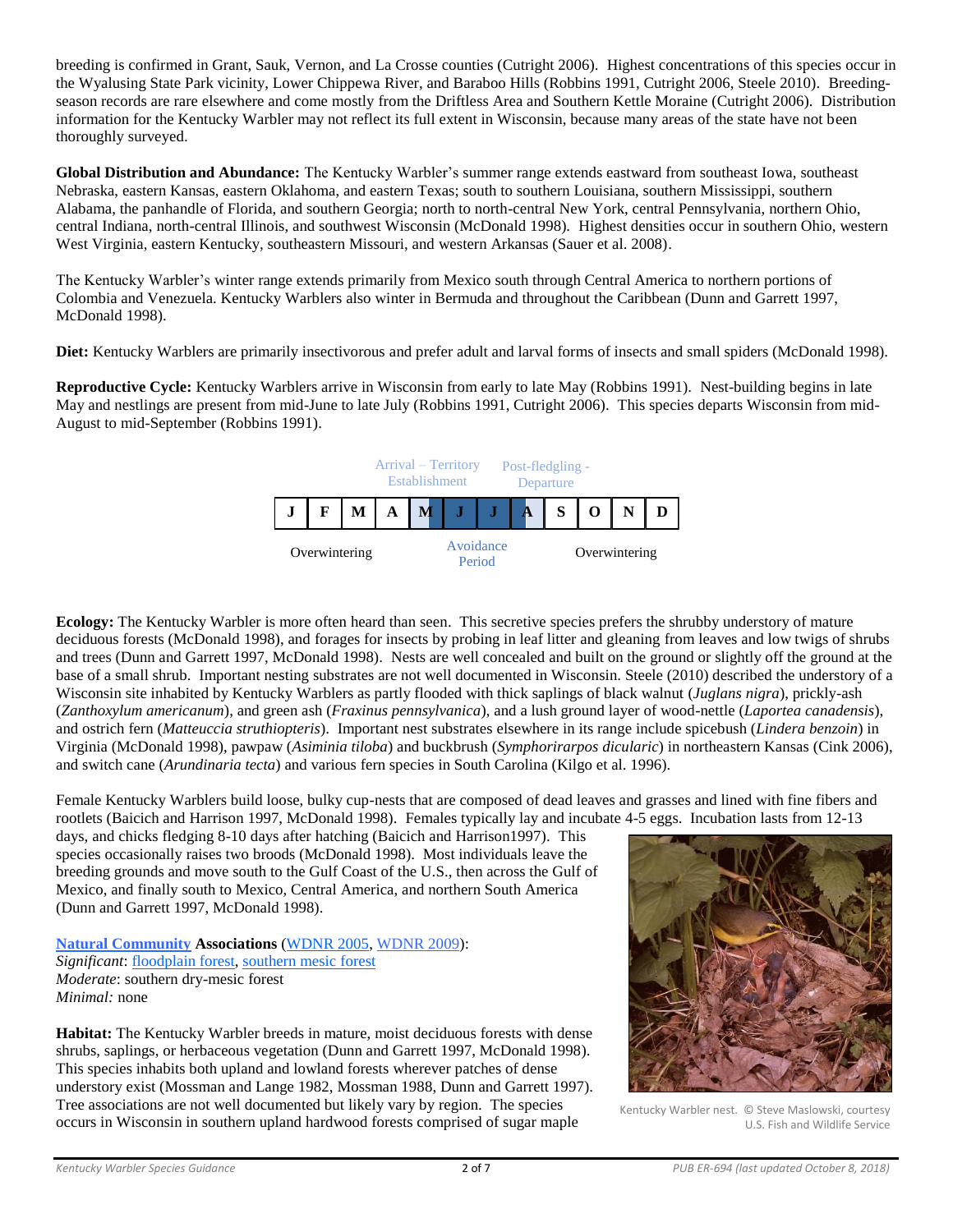(*Acer saccharum*), American basswood (*Tilia americana*), beech (*Fagus grandifolia*) (Cutright 2006) or red oak (*Quercus rubra*) (M. Mossman pers. comm.), and heavily wooded bottomlands (Robbins 1991). The Kentucky Warbler occurs in Wisconsin most commonly at the ecotone between floodplain and upland forest, and in small forest openings  $(\sim 5$  adjacent trees removed) within large forest tracts, often among swamp white oak (*Quercus bicolor*), elm (*Ulmus* spp.), and ash (*Fraxinus* spp.) trees (Steele 2010, Steele and Mossman *in prep*). Robbins (1979) considered the Kentucky Warbler to be area sensitive and estimated a minimum area requirement of approximately 30 ha (80 acres), and Mossman (1988) found them in floodplain forests only  $\geq$ 200 ha (500 acres). Riparian corridor width may also be important in some regions. Peak and Thompson (2006) found higher densities of this species in wide (400-530m [1300-1700 ft]) forested riparian areas compared to narrow (55-95m [180-300 ft]) forested riparian areas of northeastern Missouri.

**Threats:** Limiting factors for the Kentucky Warbler are poorly known. Loss and fragmentation of mature, moist deciduous forests negatively impact this species. Over-browsing by deer may suppress populations locally by reducing the shrub layer available for nesting. Altered hydrologic regimes in addition to invasive plant competition and the emerald ash borer are causing tree regeneration problems within riparian systems (WDNR 2005). Deforestation on the wintering grounds, particularly in regions with mature forests, also is a concern (McDonald 1998).

**Climate Change Impacts:** Habitat models for Wisconsin indicate a reduction of suitable growing conditions for floodplain forests but an expansion of suitable growing conditions for upland hardwood forests (Swanston et al. 2011, WICCI 2011), although expansion depends on landscape connectivity and propagule (seed) availability. Although upland hardwood forest expansion might increase the amount of suitable forest cover for Kentucky Warblers, the species' dependence on additional forest characteristics (see "Habitat" section) will likely continue to limit its abundance in the state. Potential climate change impacts to Kentucky Warbler at the continental scale include a northward shift in distribution resulting from changes in winter temperatures (Matthews et al. 2004).

**Survey Guidelines:** Persons handling Kentucky Warblers must possess a valid [Endangered and Threatened Species Permit.](http://dnr.wi.gov/topic/EndangeredResources/permits.html) If surveys are being conducted for regulatory purposes, survey protocols and surveyor qualifications must first be approved by the Endangered Resources Review Program (see *Contact Information*). Area searches are effective for surveying Kentucky Warblers in forest stands <100 acres. Survey the entire affected area that contains suitable Kentucky Warbler nesting habitat (see "Habitat" section), by walking slowly throughout the area and stopping occasionally to listen for Kentucky Warbler vocalizations. Point counts can be used for stands >100 acres and require that the observer stand in one spot for 10 minutes and record all birds seen or heard within a 100m (330 ft) radius. Point-count stations should be placed a minimum of 250m (820 ft) apart. For either the area-search or point-count method, record the following data: all Kentucky Warblers seen or heard, numbers of pairs and juveniles, behavioral observations such as courtship displays or food carries, and other Species of Greatest Conservation Need that are present at the site. Whenever possible, also map the approximate territory boundaries.

Carry out surveys between June 1 and July 4, preferably 10 days apart, and including at least one survey less than one week prior to any proposed project activity that may impact Kentucky Warblers (see *Screening Procedures*). Begin surveys within 15 minutes of sunrise and complete them within four hours, or no later than 10 am. Conduct surveys during appropriate weather (i.e., no fog, rain, or wind >10 mph; Ralph et al. 1993). Personnel conducting surveys must be able to identify Kentucky Warblers by sight and sound. At least three surveys conducted with the above protocol and yielding negative results are needed to determine that the species is not present at a site for the purposes of these guidelines.

Summarize results, including survey dates, times, weather conditions, number of detections, detection locations, and behavioral data and submit via WDNR online report:  $\langle \frac{http://dn.wi.gov, keyword "rare animal field report form" \rangle$ .

# **Management Guidelines**

*The following guidelines typically describe actions that will help maintain or enhance habitat for the species. These actions are not mandatory unless required by a permit, authorization or approval.*

Kentucky Warbler conservation in Wisconsin requires managing for a patchy, dense understory within large (>80 acres) mature, moist deciduous forest stands. Focus conservation efforts within appropriate ecological landscapes, including [southeast glacial plains](http://dnr.wi.gov/topic/landscapes/index.asp?mode=detail&landscape=9) and [western coulee and ridges](http://dnr.wi.gov/topic/landscapes/index.asp?mode=detail&landscape=11) (WDNR 2005). Within these landscapes, key conservation sites include the Lower Wisconsin and Lower Chippewa rivers, the Baraboo Hills region, and Southern Kettle Moraine (Mossman and Hoffman 1989, Steele 2010).

**Appropriate management decisions depend on landscape context and site-specific characteristics.** Landscapes that provide the highest reproductive potential for Kentucky Warblers contain >50% forest cover and ideally >70% forest cover within a 10km (6 mi) radius, as well as high levels of forest connectivity (DAI 2008). Landscapes containing <50% forest cover within a 10km (6 mi) radius have a low potential for Kentucky Warbler conservation (DAI 2008). Non-forested or agriculture-dominated landscapes have been shown to have greater parasitism and predation rates for forest birds (Robinson 1995, Buehler et al. 2008).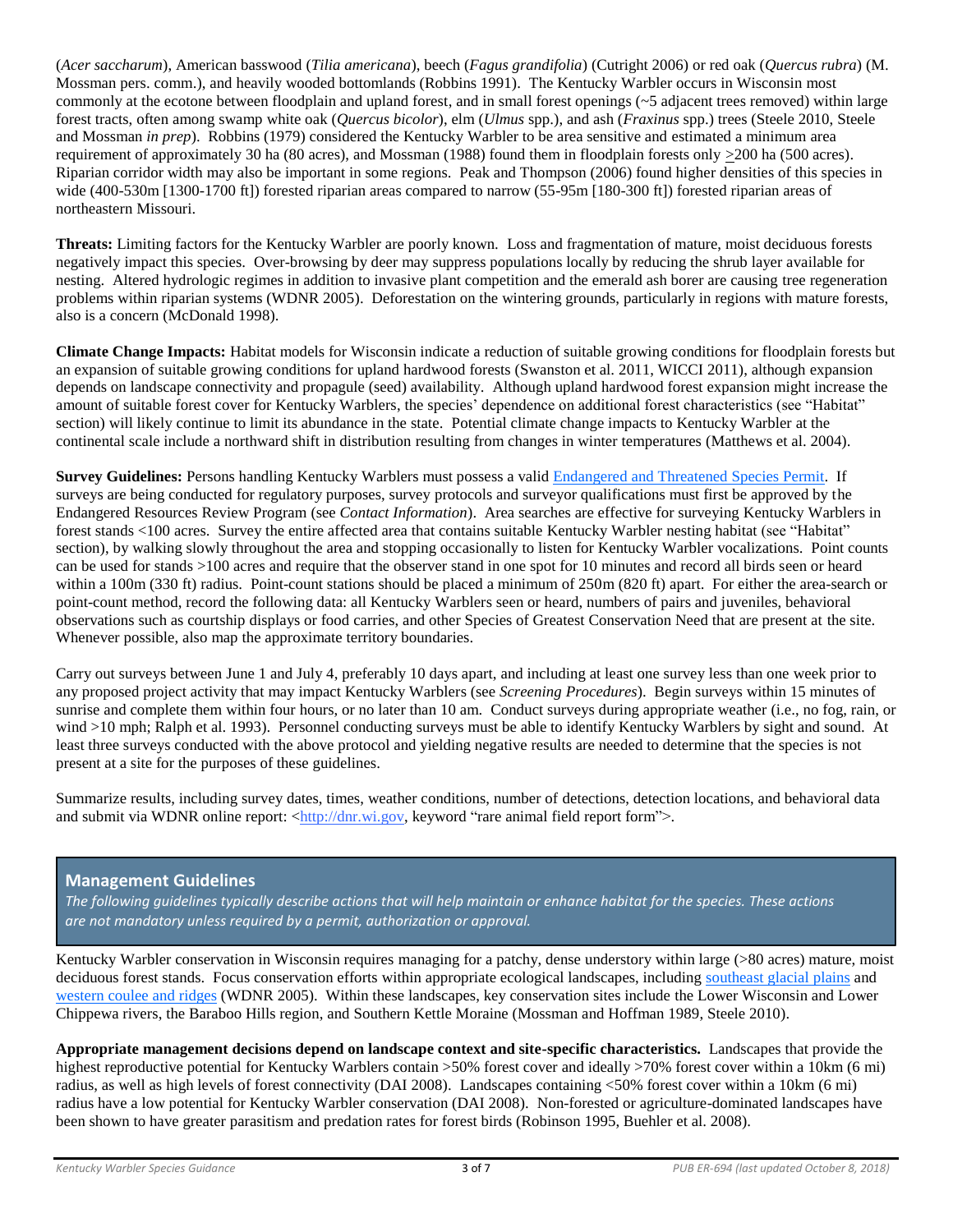Suitable breeding habitat has the following components: 1) extensive forest tract, possibly 80-acre area requirement, 2) moist or mesic sites with mature deciduous trees, 3) proximity to small canopy openings (~5 adjacent trees removed), 4) patchy, dense understory of shrubs, saplings, and herbaceous vegetation, and 5) proximity to natural ecotone between lowland and upland forest. Increase overall site suitability for this species by promoting a well-developed ground cover and a patchily distributed, dense understory. In managed stands with a minimal understory shrub layer, timber harvesting techniques that result in canopy gaps (e.g., group selection harvests) can increase the understory shrub layer. Deer browse can depress tree regeneration and severely limit habitat in some areas, and consideration should be given to lowering deer densities or otherwise protecting habitats from browse in designated conservation areas for this species. Establish corridors >100m (330 ft) wide between existing forest stands to increase forest connectivity (DAI 2008).

# **Screening Procedures**

*The following procedures must be followed by DNR staff reviewing proposed projects for potential impacts to the species.*

Follow the "Conducting Endangered Resources Reviews: A Step-by-Step Guide for Wisconsin DNR Staff" document (summarized below) to determine if Kentucky Warbler will be impacted by a project (WDNR 2012):



# **Avoidance Measures**

*The following measures are specific actions required by DNR to avoid take (mortality) of state threatened or endangered species per Wisconsin's Endangered Species law (s. 29.604, Wis. Stats.). These guidelines are typically not mandatory for non-listed species (e.g., special concern species) unless required by a permit, authorization or approval.*

According to Wisconsin's Endangered Species Law (s. 29.604, Wis. Stats.), it is illegal to take, transport, possess, process, or sell any wild animal on the Wisconsin Endangered and Threatened Species List (ch. NR 27, Wis. Admin. Code). Take of an animal is defined as shooting, shooting at, pursuing, hunting, catching or killing.

If *Screening Procedures* above indicate that avoidance measures are required for a project, follow the measures below. If you have not yet read through *Screening Procedures*, please review them first to determine if avoidance measures are necessary for the project.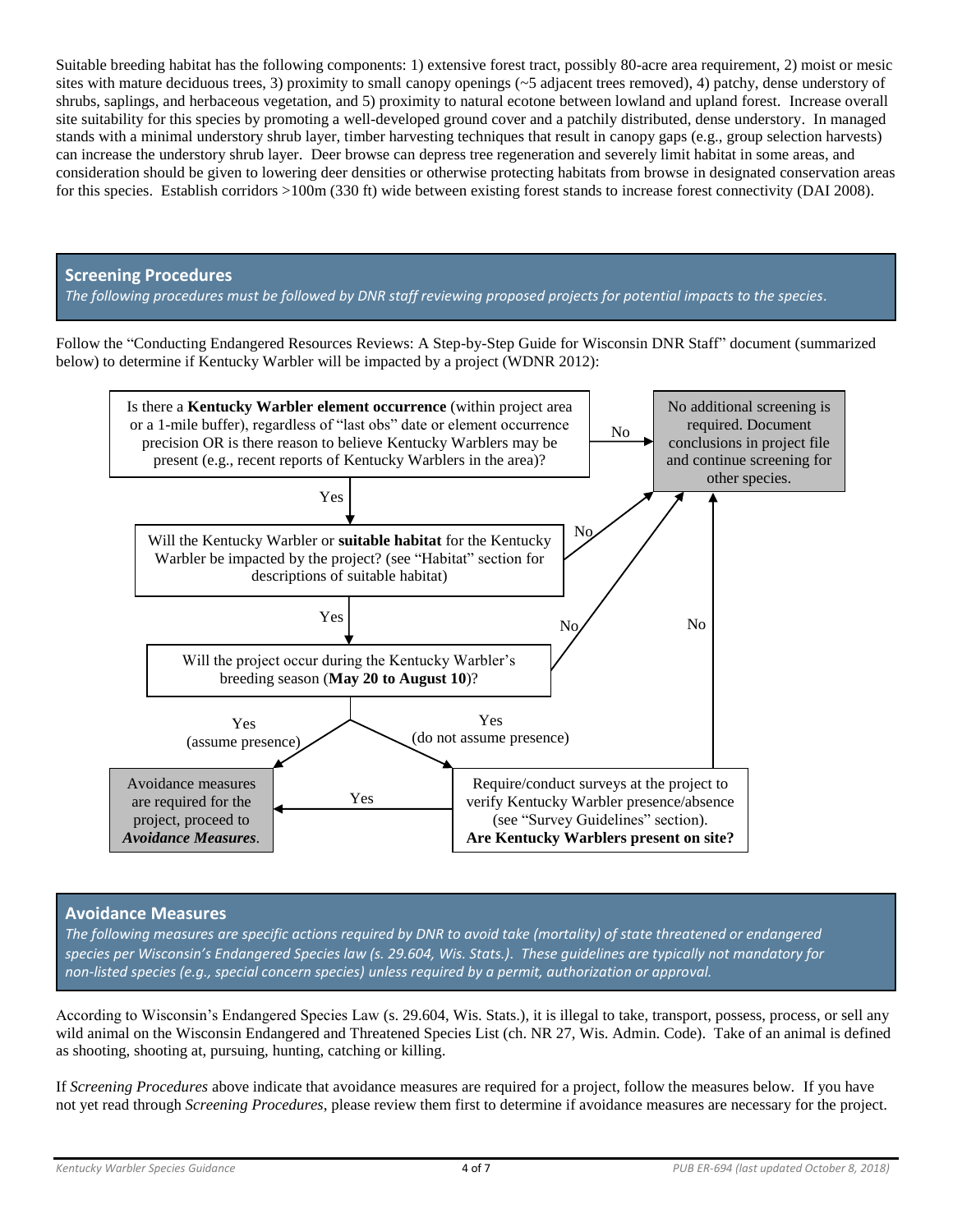1. The simplest and preferred method to avoid take of Kentucky Warblers is to avoid directly impacting individuals, known Kentucky Warbler locations, or areas of suitable habitat (described above in the "Habitat" section and in *Screening Procedures*).

2. If Kentucky Warbler impacts cannot be avoided entirely, avoid impacts during the **breeding season (May 20 to August 10)**.

3. If Kentucky Warbler impacts cannot be avoided, please contact the Natural Heritage Conservation Incidental Take Coordinator (see *Contact Information*) to discuss possible project-specific avoidance measures. If take cannot be avoided, an [Incidental Take](http://dnr.wi.gov/topic/ERReview/Take.html)  [Permit or Authorization](http://dnr.wi.gov/topic/ERReview/Take.html) is necessary.

# **Additional Information**

#### **References**

- Baicich, P.J., and C.J.O. Harrison. 1997. A Guide to the Nests, Eggs, and Nestlings of North American Birds. Second Edition. Natural World Academic Press, San Diego, CA. 347pp.
- Buehler, D.A., J.J. Giocomo, J. Jones, et al. 2008. Cerulean Warbler reproduction, survival, and models of population decline. Journal of Wildlife Management 72(3): 646-653.
- DAI [Driftless Area Initiative]. 2008. Managing from a Landscape Perspective: a guide for integrating forest interior bird habitat considerations and forest management planning in the Driftless Area of the Upper Mississippi River Basin. 48pp.
- Cink, C.L. 2006. Kentucky Warbler nest characteristics in northeastern Kansas. Kansas Ornithological Society Bulletin 57(2):16.
- Cutright, N.J. 2006. Kentucky Warbler. *In* Atlas of the Breeding Birds of Wisconsin. (N.J. Cutright, B.R. Harriman, and R.W. Howe, eds.) The Wisconsin Society for Ornithology, Inc. 602pp.
- Dunn, J.L., and K.L. Garrett. 1997. A Field Guide to Warblers of North America. Houghton Mifflin Co., New York. 656pp.
- Dunn, J.L., and J. Alderfer, eds. 2006. National Geographic Field Guide to the Birds of North America. 5th Edition. National Geographic Society, Washington, D.C.
- Howell, S.N.G., and S. Webb. 1995. A Guide to the Birds of Mexico and Northern Central America. Oxford University Press, New York.
- Kilgo, J.C., R.A. Sargent, K.V. Miller, and B.R. Chapman. 1996. Nest sites of Kentucky Warblers in bottomland hardwoods of South Carolina. Journal of Field Ornithology 67(2):300-306.
- Matthews, S., R. O'Connor, L.R. Iverson, A.M. Prasad. 2004. Atlas of climate change effects in 150 bird species of the Eastern United States. Gen. Tech. Rep. NE-318. Newtown Square, PA; U.S. Department of Agriculture, Forest Service, Northeastern Research Station.
- McDonald, M.V. 1998. Kentucky Warbler. The Birds of North America, No. 324 (A. Poole and F. Gill, eds.). The Birds of North America, Inc., Philadelphia, PA.
- Mossman, M.J., and K.L. Lange. 1982. Breeding Birds of the Baraboo Hills, Wisconsin: their history, distribution, and ecology. Department of Natural Resources and Wisconsin Society for Ornithology, Madison, WI. 196pp.
- Mossman, M.J. 1988. Birds of southern Wisconsin floodplain forests. Passenger Pigeon 50:321-337.

Mossman, M.J. and R.M Hoffman. 1989. Birds of southern Wisconsin upland forests. Passenger Pigeon 51:343-358.

- NatureServe. 2013. Data provided by NatureServe in collaboration with Robert Ridgely, James Zook, The Nature Conservancy Migratory Bird Program, Conservation International - CABS, World Wildlife Fund - US, and Environment Canada - WILDSPACE. Data were accessed Jan. 2013.
- Peak, R.G., and F.A. Thompson III. 2006. Factors affecting avian species richness and diversity in riparian areas. Journal of Wildlife Management 70(1):173-179.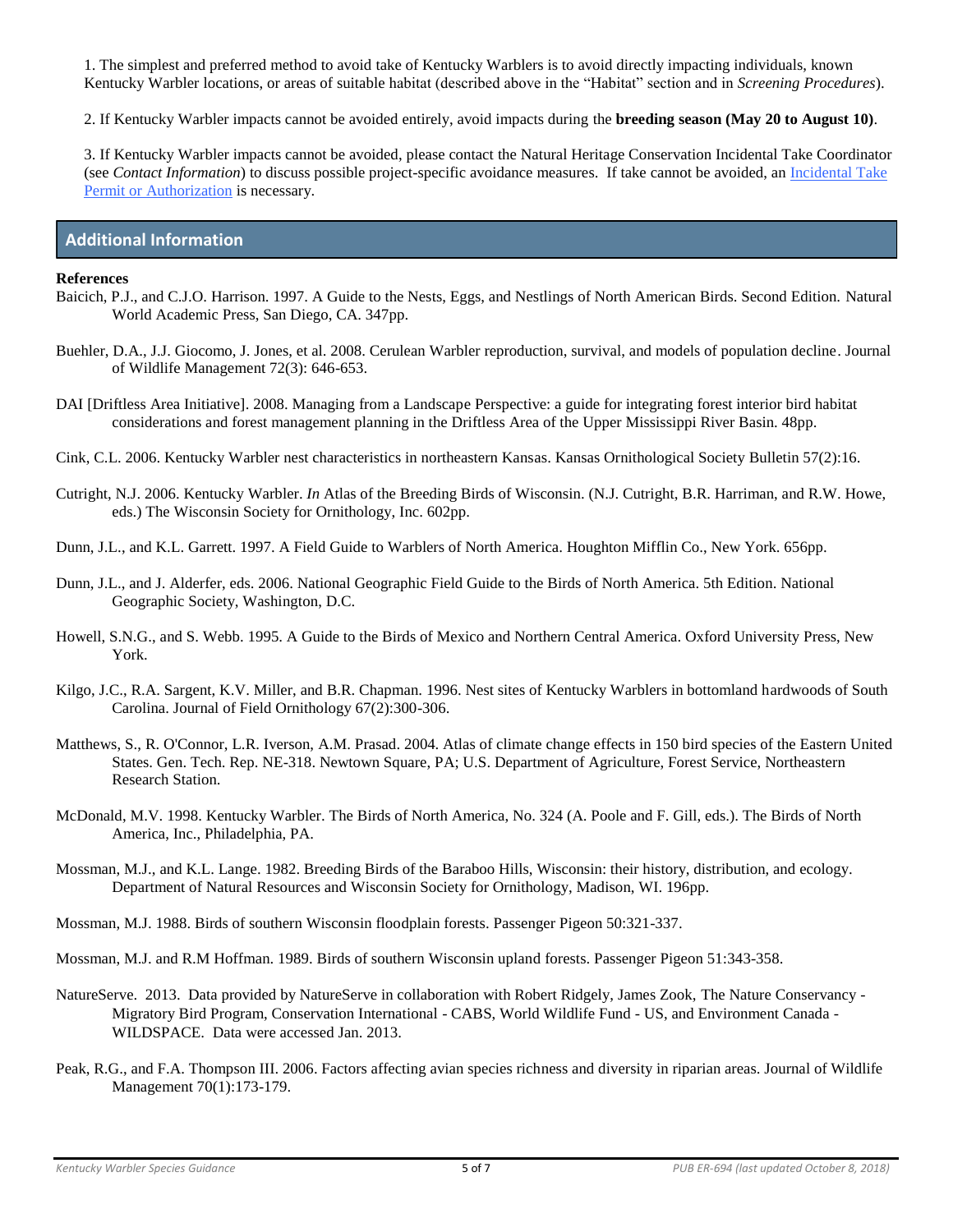- Ralph, C.J., G.R. Geupel, P. Pyle, T.E. Martin, and D.F. DeSante. 1993. Handbook of field methods for monitoring landbirds. Gen. Tech. Rep. PSW-GTR-144. Albany, CA: Pacific Southwest Research Station, Forest Service, U.S. Department of Agriculture. 41pp.
- Robbins, C.S. 1979. Effect of forest fragmentation on bird populations. Pages 198-212 *in* Management of North Central and Northeastern Forests for Nongame Birds (R.M. DeGraff and K.E. Evans, eds.). Gen. Tech. Rep. NC-51. U.S. Department of Agriculture, Forest Service. [<http://www.ncrs.fs.fed.us/pubs/gtr/other/gtr\\_nc051/index.htm>](http://www.ncrs.fs.fed.us/pubs/gtr/other/gtr_nc051/index.htm) (Accessed August 2010).
- Robbins, S.D., Jr. 1991. Wisconsin Birdlife: Population and distribution past and present. Madison, WI: Univ. Wisconsin Press.
- Robinson, S.K. 1995. Threats to Neotropical migratory birds in the Midwest. Pages 1-21 *in* Management of Midwestern Landscapes for the Conservation of Neotropical Migratory Birds (F.R. Thompson, III, ed.). Gen. Tech. Rep. NC-187. St. Paul, MN; U.S. Department of Agriculture, Forest Service, North Central Forest Experiment Station, U.S. Department of Agriculture. 208pp.
- Sauer, J.R., E. Hines, and J. Fallon. 2008. The North American Breeding Bird Survey, Results and Analysis 1966-2007. Version 5.15.2008. USGS Patuxent Wildlife Research Center, Laurel, MD.
- Steele, Y. 2010. Managing for Priority Birds on the Lower Chippewa River Important Bird Area. Wisconsin Bird Conservation Initiative, Important Bird Areas Program, Madison, WI. [<http://www.wisconsinbirds.org/IBA/chippewariverreport.pdf>](http://www.wisconsinbirds.org/IBA/chippewariverreport.pdf) (Accessed October 2012).
- Steele, Y. and M.J. Mossman. *In prep*. A Bird Conservation Strategy for the Lower Wisconsin River Important Bird Area. Wisconsin Bird Conservation Initiative, Important Bird Areas Program and Wisconsin Department of Natural Resources, Madison, WI.
- Swanston, C., M. Janowiak, L. Iverson, L. Parker, D. Mladenoff, L. Brandt, M. St. Pierre, A. Prasad, S. Matthews, M. Peters, D. Higgins, and A. Dorland. 2011. Ecosystem vulnerability assessment and synthesis: a report from the Climate Change Response Framework Project in northern Wisconsin, Version 1. U.S. Department of Agriculture, Forest Service, Northern Research Station. [<http://www.nrs.fs.fed.us/pubs/38255>](http://www.nrs.fs.fed.us/pubs/38255)
- WDNR [Wisconsin Department of Natural Resources]. 2005. Wisconsin's Strategy for Wildlife Species of Greatest Conservation Need: A State Wildlife Action Plan. Madison, WI. [<http://dnr.wi.gov,](http://dnr.wi.gov/) key word "Wildlife Action Plan">
- WDNR [Wisconsin Department of Natural Resources]. 2009. Wisconsin wildlife action plan species profile: Kentucky Warbler. (Accessed October 2012). Madison, Wisconsin, USA. <material now available on the Natural Heritage Conservation species Web page[: http://dnr.wi.gov,](http://dnr.wi.gov/) key word "biodiversity">
- WDNR [Wisconsin Department of Natural Resources]. 2012. Conducting Endangered Resources Reviews: A Step-by-Step Guide for Wisconsin DNR Staff. Bureau of Endangered Resources. Wisconsin Department of Natural Resources, Madison, Wisconsin.
- WDNR [Wisconsin Department of Natural Resources]. 2013. Natural Heritage Inventory database. (accessed June 15, 2011).
- WICCI [Wisconsin Initiative on Climate Change Impacts]. 2011. Wisconsin's Changing Climate: Impacts and Adaptation. 2011. Nelson Institute for Environmental Studies, University of Wisconsin-Madison and the Wisconsin Department of Natural Resources, Madison, Wisconsin, [<http://www.wicci.wisc.edu/report/2011\\_WICCI-Report.pdf>](http://www.wicci.wisc.edu/report/2011_WICCI-Report.pdf)

## **Linked Websites:**

- ➢ Cornell Lab of Ornithology All About the Birds: [<http://www.allaboutbirds.org/guide/kentucky\\_warbler/id>](http://www.allaboutbirds.org/guide/kentucky_warbler/id)
- $\triangleright$  Natural Communities of Wisconsin: [<http://dnr.wi.gov,](http://dnr.wi.gov/) key word "natural communities">
- ► Rare Animal Field Report Form: [<http://dnr.wi.gov,](http://dnr.wi.gov/) key word "rare animal field report form">
- ➢ Wisconsin Bird Conservation Initiative All Bird Conservation Plan: [<http://www.wisconsinbirds.org/plan/species/kewa.htm>](http://www.wisconsinbirds.org/plan/species/kewa.htm)
- ➢ Wisconsin Wildlife Action Plan: [<http://dnr.wi.gov,](http://dnr.wi.gov/) key word "Wildlife Action Plan">
- ▶ Wisconsin Initiative on Climate Change Impacts: [<http://www.wicci.wisc.edu/>](http://www.wicci.wisc.edu/)
- → Wisconsin Endangered and Threatened Species: [<http://dnr.wi.gov,](http://dnr.wi.gov/) key word "endangered resources">
- → Wisconsin Endangered and Threatened Species Permit: [<http://dnr.wi.gov,](http://dnr.wi.gov/) key word "endangered species permit">
- ➢ Wisconsin Natural Heritage Inventory Working List Key: [<http://dnr.wi.gov,](http://dnr.wi.gov/) key word "Natural Heritage Working List">